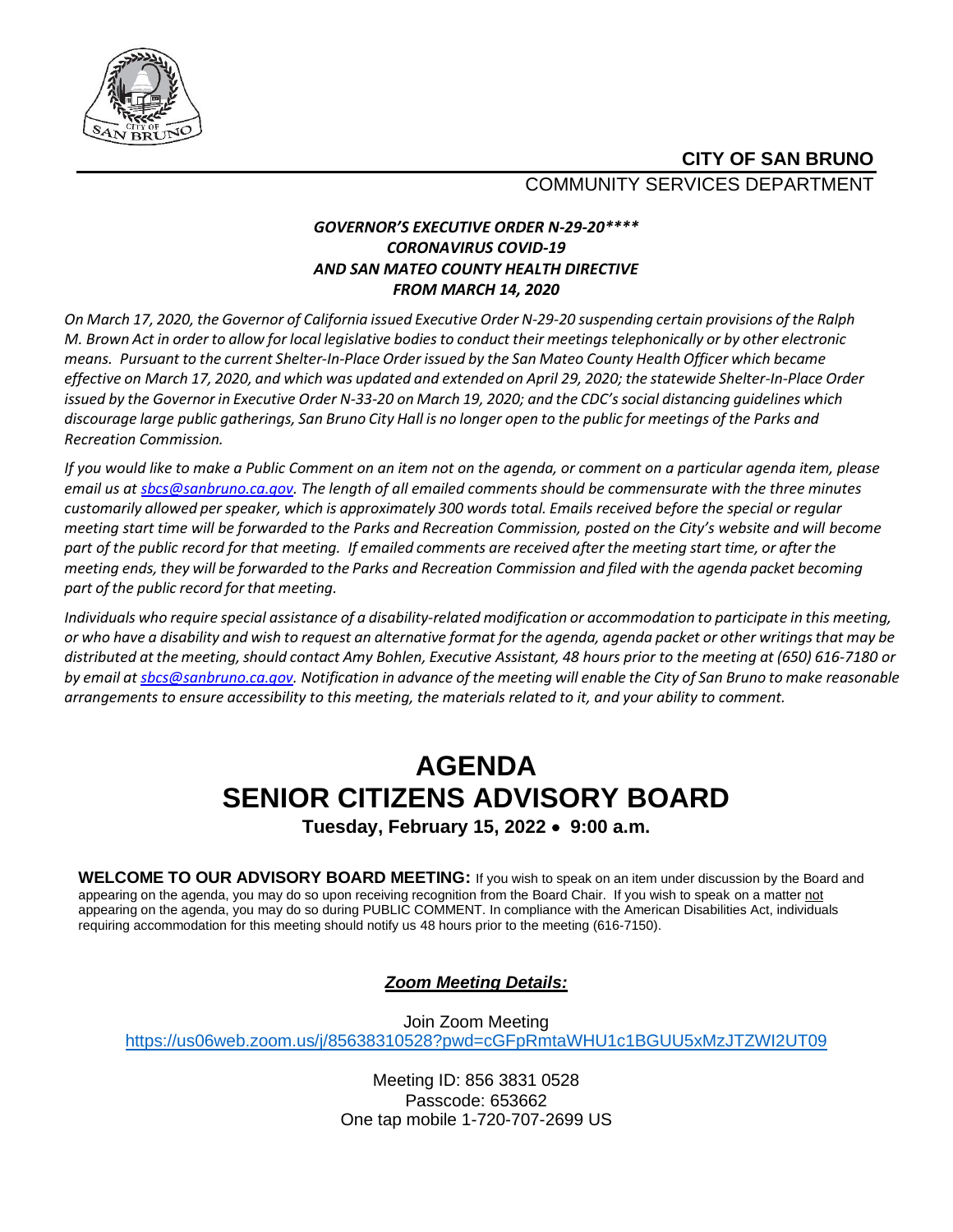1. **CALL TO ORDER/ROLL CALL:** Herb Chu, Barbara Cox, Bunny Epperson, Linda Holman, Priscilla Martinez, Ralph Olcese, Joyce Satow

#### 2. **PLEDGE OF ALLEGIANCE:**

- 3. **REVIEW OF AGENDA**:
- 4. **ACCEPTANCE OF MINUTES:** January 18, 2022
- 5. **CONSENT CALENDAR:**
- 6. **PUBLIC COMMENTS ON MATTERS NOT ON THE AGENDA:** Note: Board policy is to refer matters raised in this forum to staff for investigation and/or action where appropriate. State Law, known as the "Brown Act", prohibits Board from discussing or acting upon any matter that is not on the agenda. Non-agenda issues raised by members of the public or by the Board may, at the discretion of the Board, be scheduled for consideration at future meetings.

#### 7. **UNFINISHED BUSINESS**:

a. Receive and File Monthly Class Attendance, Nutrition Site Reports, and Senior Center Historical Front Desk Sign In Data

#### 8. **NEW BUSINESS:**

- a. Senior Citizens Advisory Board Members Introduction and Election
- b. Receive Report on Senior Advisory Board Trust Fund and Bequest Fund Balances

#### 9. **ITEMS FROM BOARD MEMBERS:**

#### 10. **ITEMS FROM STAFF:**

a. Update on Parking Lot and Trash Enclosure – Verbal Report

#### 11. **ADJOURNMENT**

The next regular Senior Citizens Advisory Board Meeting will be held on March 15, 2022, at 9:00 a.m. via Zoom.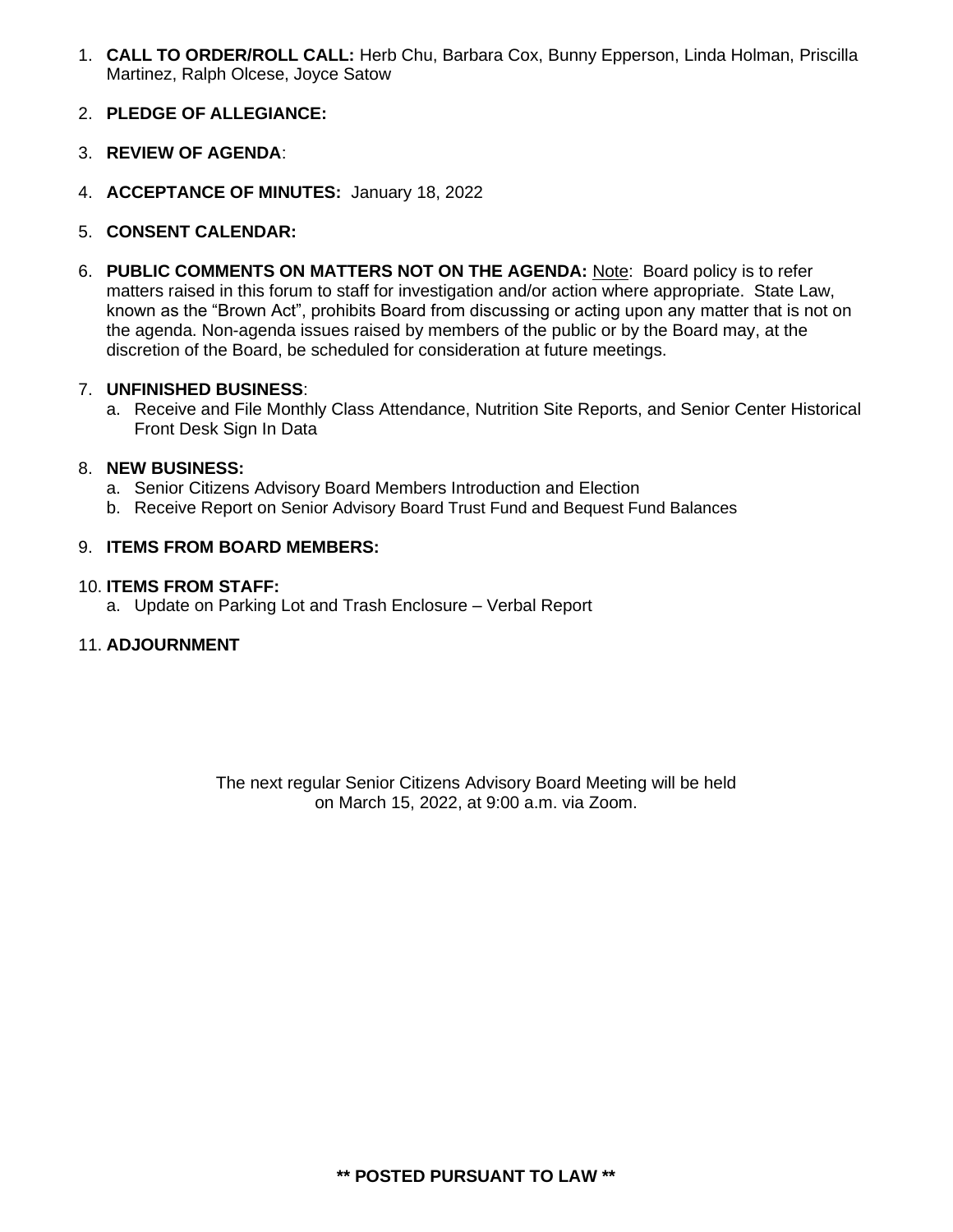Community Services Department



#### **MEETING MINUTES**

#### **Senior Citizens Advisory Board January 18, 2022**

- 1. **Call to Order/Roll Call: Chair Carmichael** called the meeting of the Senior Citizens Advisory Board to order at 9:00 a.m. Board Members Present: Chair Carmichael, Chu, Epperson, and Martinez. Staff Present: Brewer and Mottola.
- 2. **PLEDGE OF ALLEGIANCE:** Chair Carmichael led the Pledge of Allegiance.
- 3. **REVIEW OF AGENDA:** No changes.
- 4. **ACCEPTANCE OF MINUTES:** The Board accepted the minutes of the November 16, 2021 meeting.
- 5. **CONSENT CALENDAR:** None.
- 6. **PUBLIC COMMENT:** None.

#### 7. **UNFINISHED BUSINESS:**

a. Receive and File Monthly Class Attendance, Nutrition Site Reports, and Senior Center Historical Front Desk Sign In Data – **Superintendent Brewer** presented.

**Board Member Chu** asked about cornhole numbers on Thursdays. He expressed concern about setting up the boards when there is no attendance. **Superintendent Brewer** stated that boards aren't being set up until someone asks to play. Staff is working on creating more interest for the spring season.

**Board Member Epperson** asked about the number for December 17<sup>th</sup> Holiday Party on the Nutrition Site Report. She stated that if the event was sold out, shouldn't the number be more. **Superintendent Brewer** explained that the report only reflects the people that filled out intake forms. All others were considered guests. For the January party, intake forms were filled out as tickets were sold. Also to end the issues of ticket trading and to have an accurate roster, placemats were numbered and alphabetized lists were checked as people arrived for the party. Ticket purchase has been limited to two. The February newsletter will state that tickets can be refunded by staff rather than giving the ticket to someone else. The ticket can then be resold to someone on the waitlist. Staff is trying to make it fair for everyone.

**Superintendent Brewer** thanked Barbara Cox for all of work she does with entering the daily sign ins.

#### 8. **NEW BUSINESS:**

a. Senior Advisory Board Election – **Superintendent Brewer** presented the staff report. There was no election in 2020 and 2021 due to Covid. Five applications have been collected so far. Applications will be accepted until Friday. If the applications stay at five, then all will be congratulated. If there are more than five, there will be an election in February. The election will be announced in the newsletter that will be going out in late January. Regarding the nutrition spot, staff is waiting to hear back from Wendy to see if the position has been filled.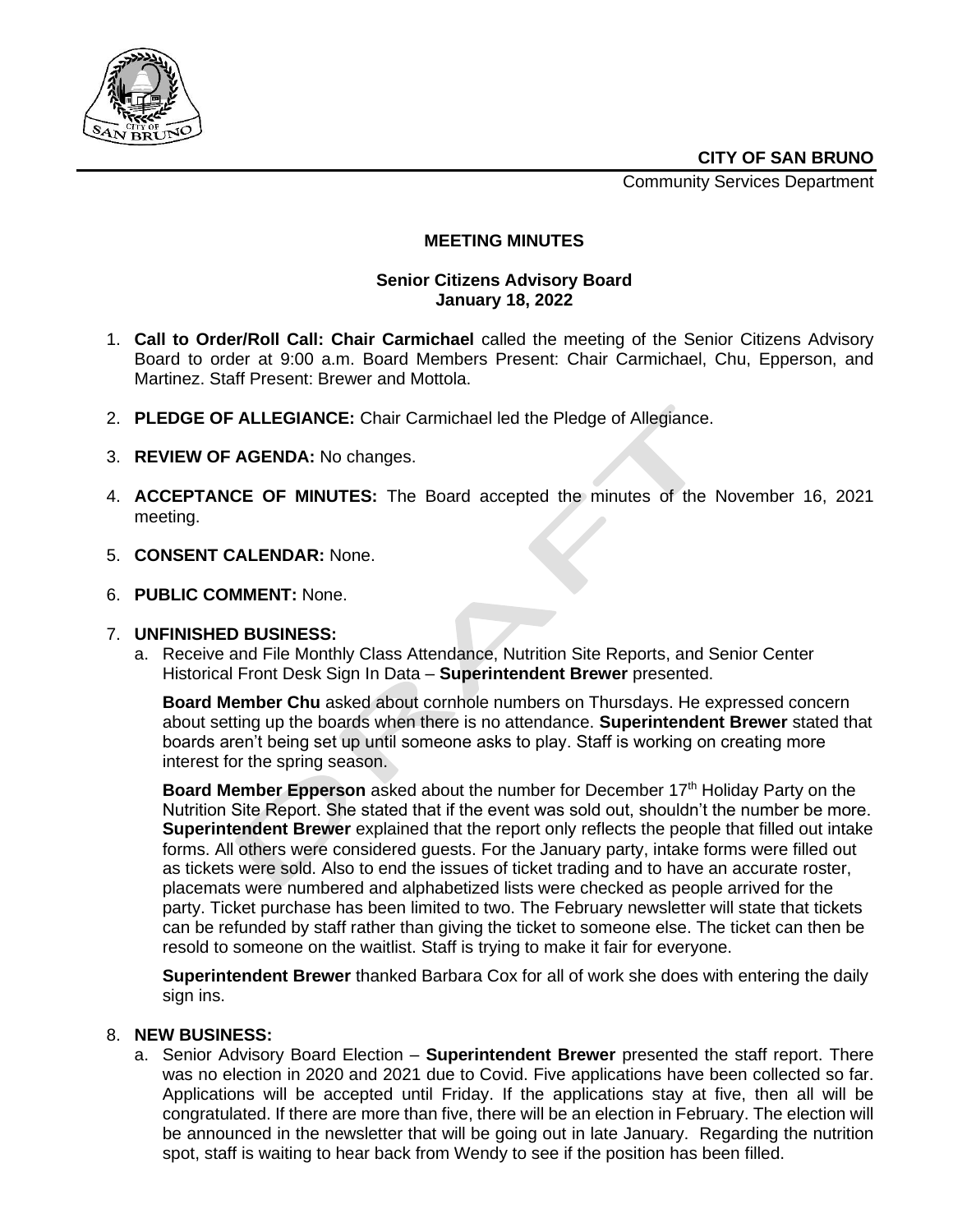b. Update on Recent Bequest Fund Donations – **Superintendent Brewer** will present the fund balance at the February meeting. There have been a lot of ongoing donations recently. The only cost is the perpetual plaque by the fireplace for people who donate a certain amount of money.

**Board Member Epperson** asked if the newsletter can go back to thanking people for their donations. **Superintendent Brewer** stated that this could be done.

#### 9. **ITEMS FROM BOARD MEMBERS:**

**Board Member Chu** asked about changing the cost of the meals and parties. He requested a cost analysis for the parties in particular. There are certain fixed costs that can't be changed and that will just exacerbate the deficit. He stated that it can't be expected that the Nutrition Site Council fill in the difference since they haven't been in operation either. **Superintendent Brewer** stated that she will redo the numbers she did a few years ago and report back at the next meeting.

**Board Member Martinez** asked if there will come a time where a Covid card or proof of vaccination will be asked for when people come in. **Superintendent Brewer** stated that it is something that we must wait for the County or the State to allow us to do as a public agency.

#### 10. **ITEMS FROM STAFF:**

a. Update on Parking Lot and Trash Enclosure – **Superintendent Brewer** stated that she spoke with David Wong, Project Manager. He didn't have an update. They are still working on getting the bonds and contracts signed by the company doing the work. Next time he has some good information, he will do a presentation through Zoom.

**Board Member Epperson** stated that she feels every month it is the same and they aren't getting any kind of priority or consideration that this has been going on for years.

11. **ADJOURNMENT**: Meeting was adjourned at 9:23 a.m.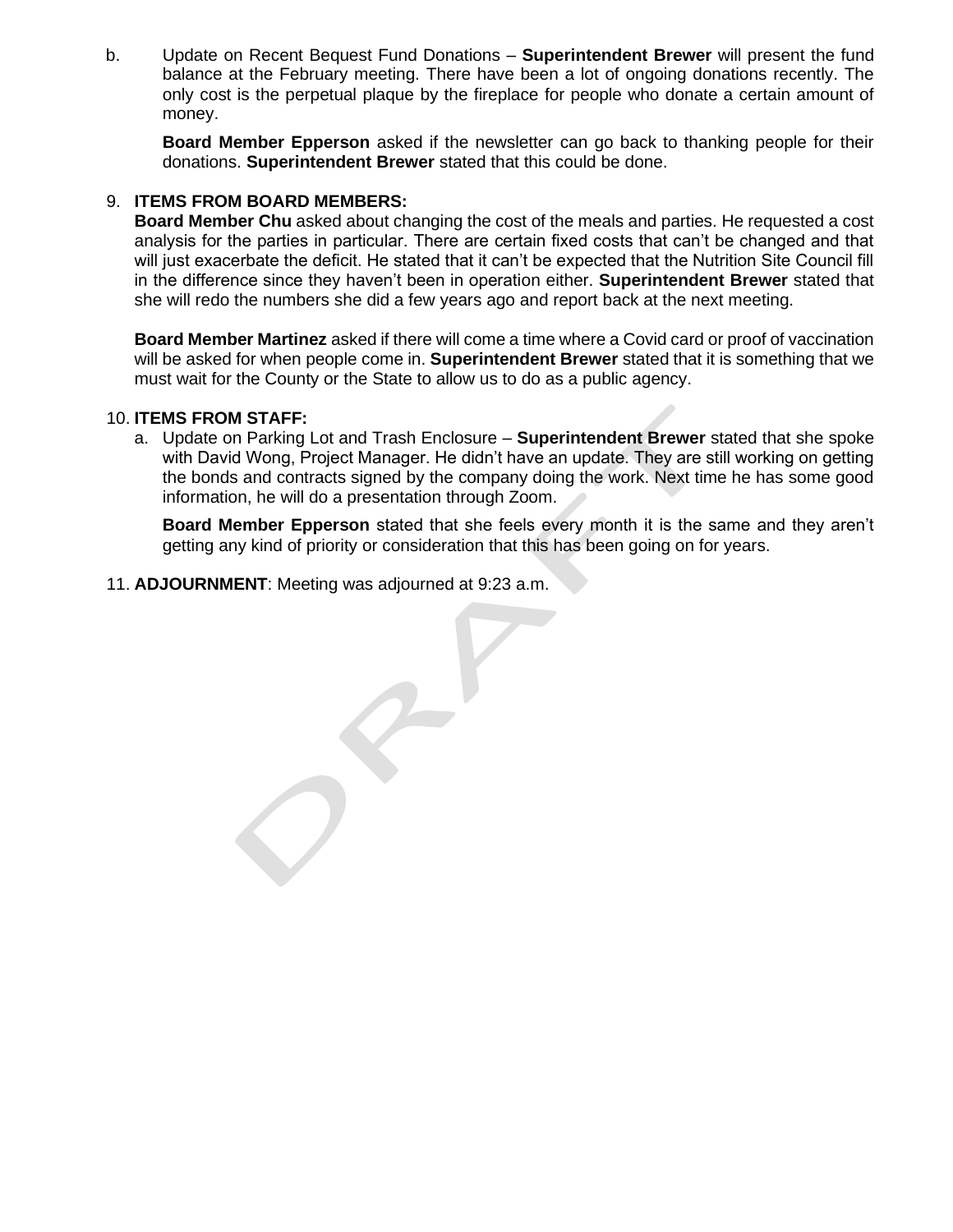## **Class Attendance Month of January 2022**

| <b>Mondays</b>   |                   | <b>Thursdays</b>             |                   |
|------------------|-------------------|------------------------------|-------------------|
| <b>Class</b>     | <b>Attendance</b> | <b>Class</b>                 | <b>Attendance</b> |
| <b>Hiking</b>    | 50                | Softball                     | 44                |
| Ceramics         | 17                | Fun & Fitness                | 20                |
| Mahjong          | 55                | <b>Creative Writing</b>      | 31                |
| <b>Bocce</b>     | 0                 | Yoga                         | 59                |
| Tap              | 41                | Pedro                        | 84                |
| <b>Billiards</b> | 48                | Music & Motion               | 36                |
| Computer Club    | 16                | <b>American Line Dancing</b> | 33                |
| <b>Bingo</b>     | 219               | Painting                     | 16                |
| Pilates/Yoga     | 9                 | Computer Club                | $\mathbf 0$       |
| Yoga             | 42                | <b>Billiards</b>             | 47                |
| Art Appreciation | 0                 |                              | 14                |

| <b>Thursdays</b>             |                   |
|------------------------------|-------------------|
| <b>Class</b>                 | <b>Attendance</b> |
| Softball                     | 44                |
| Fun & Fitness                | 20                |
| <b>Creative Writing</b>      | 31                |
| Yoga                         | 59                |
| Pedro                        | 84                |
| <b>Music &amp; Motion</b>    | 36                |
| <b>American Line Dancing</b> | 33                |
| Painting                     | 16                |
| <b>Computer Club</b>         |                   |
| <b>Billiards</b>             | 47                |
|                              |                   |

| <b>Tuesdays</b>            |                   | <b>Fridays</b>   |                   |
|----------------------------|-------------------|------------------|-------------------|
| <b>Class</b>               | <b>Attendance</b> | <b>Class</b>     | <b>Attendance</b> |
| Spanish                    | 35                | <b>Hiking</b>    | 51                |
| <b>Bocce</b>               | 8                 | Crocheting       | 0                 |
| Zumba Gold                 | 67                | Knitting         | 13                |
| Sit & Be Fit               | 8                 | Movie            | 10                |
| <b>Beginner Line Dance</b> | 42                | Zumba Gold       | 45                |
| Ukulele                    | 18                | <b>Bingo</b>     | 206               |
| <b>Billiards</b>           | 54                | Ping Pong        | 24                |
| Computer Club              | ┑                 | <b>Billiards</b> | 19                |

| <b>Fridays</b>   |                   |
|------------------|-------------------|
| <b>Class</b>     | <b>Attendance</b> |
| Hiking           | 51                |
| Crocheting       |                   |
| Knitting         | 13                |
| Movie            | 10                |
| Zumba Gold       | 45                |
| <b>Bingo</b>     | 206               |
| Ping Pong        | 24                |
| <b>Billiards</b> | 19                |
| Presentation     | 20                |
| Party            | 150               |

| <b>Wednesdays</b>                 |                   | Party                   | 150               |
|-----------------------------------|-------------------|-------------------------|-------------------|
| <b>Class</b>                      | <b>Attendance</b> |                         |                   |
| <b>Hiking</b>                     | 53                | <b>Sundays</b>          |                   |
| <b>Stained Glass</b>              | 29                | <b>Class</b>            | <b>Attendance</b> |
| <b>Advanced Line Dance</b>        | 12                | Line Dance $1/2$        | 29                |
| Beginner Line Dance Review: Dolly | 61                | American Line Dance 1/9 | 15                |
| <b>Billiards</b>                  | 54                | Ballroom Dance 1/16     | 31                |
| Horseshoes                        | 8                 | Ballroom Dance 1/30     | 38                |
| <b>American Line Dance</b>        | 27                |                         | 113               |
| <b>Bingo</b>                      | 293               |                         |                   |
| <b>Current Events</b>             | 36                |                         |                   |
| Computer Club                     | 25                |                         |                   |
| Presentation                      | 12                |                         |                   |

| <b>Sundays</b>          |                   |
|-------------------------|-------------------|
| <b>Class</b>            | <b>Attendance</b> |
| Line Dance 1/2          | 29                |
| American Line Dance 1/9 | 15                |
| Ballroom Dance 1/16     | 31                |
| Ballroom Dance 1/30     | 38                |
|                         |                   |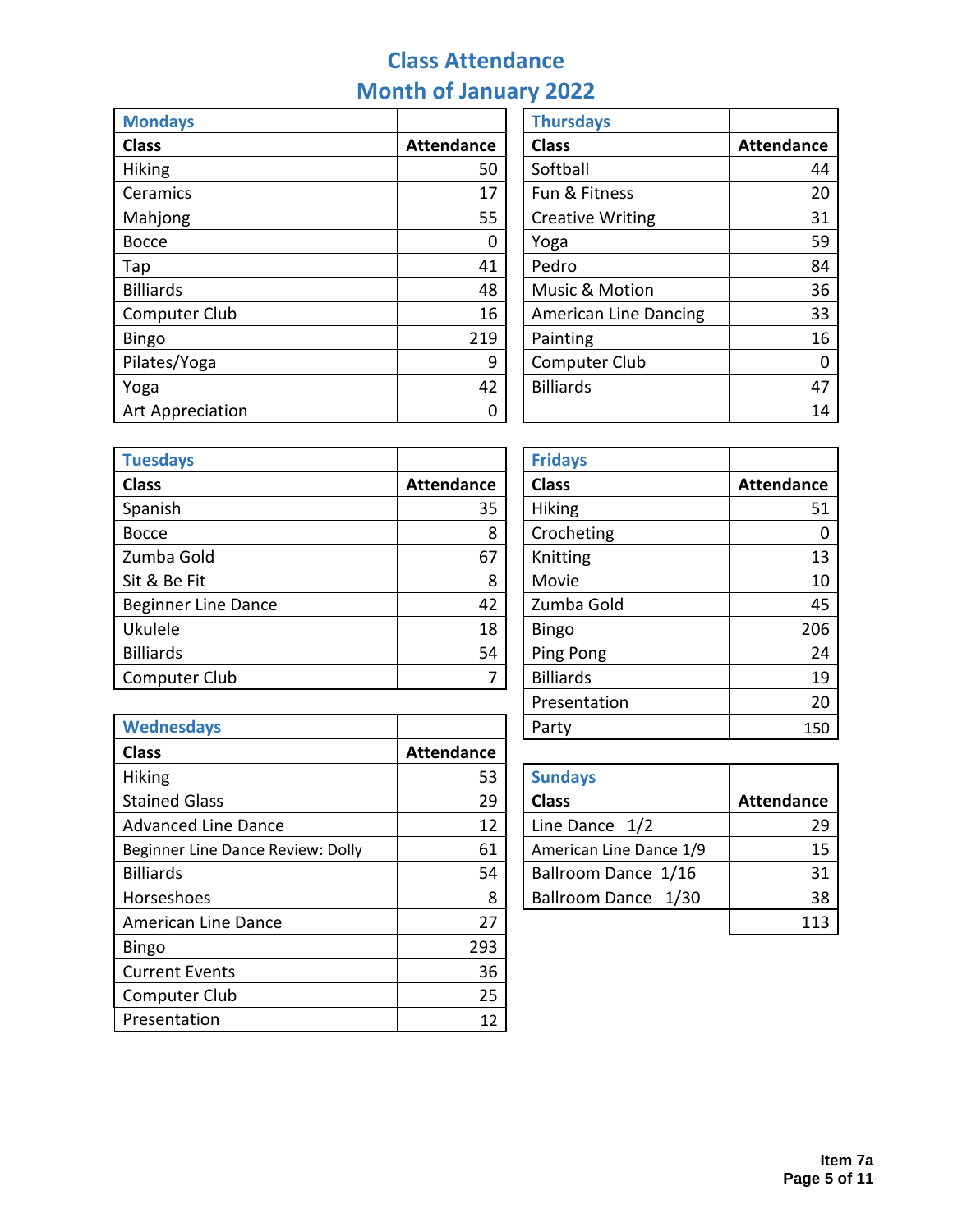| Day  | <b>Date</b>      | <b>Congragate Meals</b> | <b>Guests</b>  | <b>Total Meals</b> | <b>Guest Fees</b> |
|------|------------------|-------------------------|----------------|--------------------|-------------------|
| Mon  | 3                | 97                      | $\mathbf 1$    | 98                 | 5.50              |
| Tues | 4                | 110                     | $\overline{1}$ | 111                | 5.50              |
| Wed  | 5                | 91                      | $\overline{2}$ | 93                 | 11.00             |
| Thur | $\boldsymbol{6}$ | 73                      | $\mathbf 1$    | 74                 | 5.50              |
| Fri  | $\overline{7}$   | 77                      | $\mathbf 0$    | 77                 | 0.00              |
|      |                  |                         |                |                    |                   |
| Mon  | 10               | 85                      | $\mathbf 1$    | 86                 | 5.50              |
| Tues | 11               | 109                     | $\mathbf{1}$   | 110                | 5.50              |
| Wed  | 12               | 99                      | 3              | 102                | 16.50             |
| Thur | 13               | 69                      | $\mathbf 0$    | 69                 | 0.00              |
| Fri  | 14               | 138                     | $\pmb{0}$      | 138                | 0.00              |
|      |                  |                         |                |                    |                   |
| Mon  | 17               |                         |                |                    |                   |
| Tues | 18               | 91                      | $\mathbf{1}$   | 92                 | 5.50              |
| Wed  | 19               | 98                      | $\mathbf 0$    | 98                 | 0.00              |
| Thur | 20               | 84                      | $\pmb{0}$      | 84                 | 0.00              |
| Fri  | 21               | 84                      | $\overline{2}$ | 86                 | 11.00             |
|      |                  |                         |                |                    |                   |
| Mon  | 24               | 105                     | $\pmb{0}$      | 105                | 0.00              |
| Tues | 25               | 110                     | 3              | 113                | 16.50             |
| Wed  | 26               | 133                     | 3              | 136                | 16.50             |
| Thur | 27               | 56                      | $\mathbf 1$    | 57                 | 5.50              |
| Fri  | 28               | 101                     | $\mathbf 1$    | 102                | 5.50              |
|      |                  |                         |                |                    |                   |
| Mon  | 31               | 98                      | $\mathbf{1}$   | 99                 | 5.50              |
|      | <b>Total</b>     | 1,908                   | 22             | 1,930              | 121.00            |

## **Nutrition Site Report - January 2022**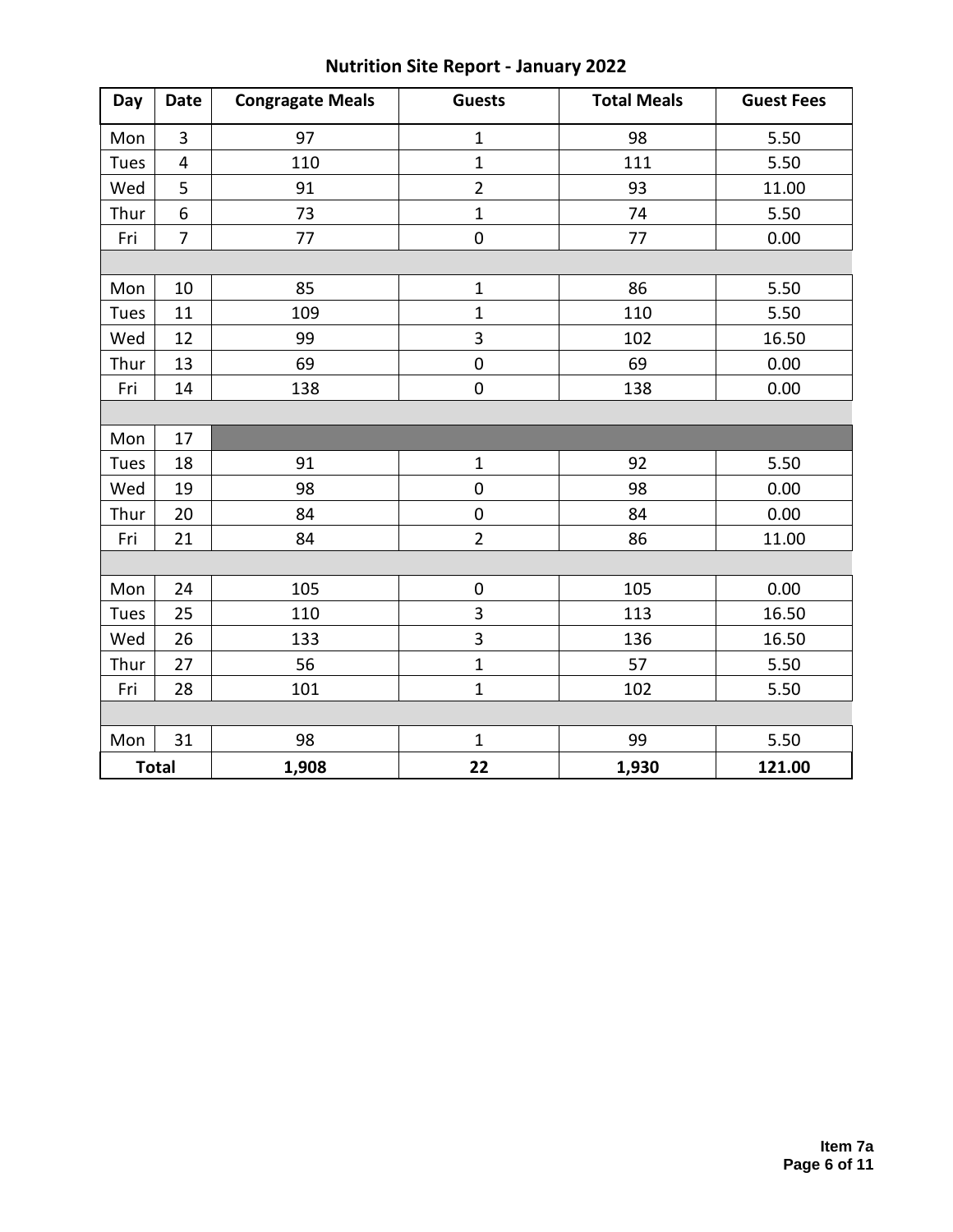

|      | January | February | <b>March</b> | <b>April</b> | <b>May</b> | June | July | August | September | October | November | December |
|------|---------|----------|--------------|--------------|------------|------|------|--------|-----------|---------|----------|----------|
| 2018 | 5241    | 4364     | 6055         | 5832         | 6436       | 6019 | 6292 | 6706   | 5519      | 6548    | 5168     | 5231     |
| 2019 | 5936    | 5424     | 6176         | 6249         | 6177       | 5179 | 6098 | 6066   | 5748      | 6293    | 4869     | 5503     |
| 2020 | 5709    | 5206     | 1284         |              |            |      |      |        |           |         |          |          |
| 2021 |         |          |              |              |            |      | 642  | 3540   | 4460      | 4834    | 4345     | 3914     |
| 2022 | 3902    |          |              |              |            |      |      |        |           |         |          |          |

**Item 7a Page 7 of 11**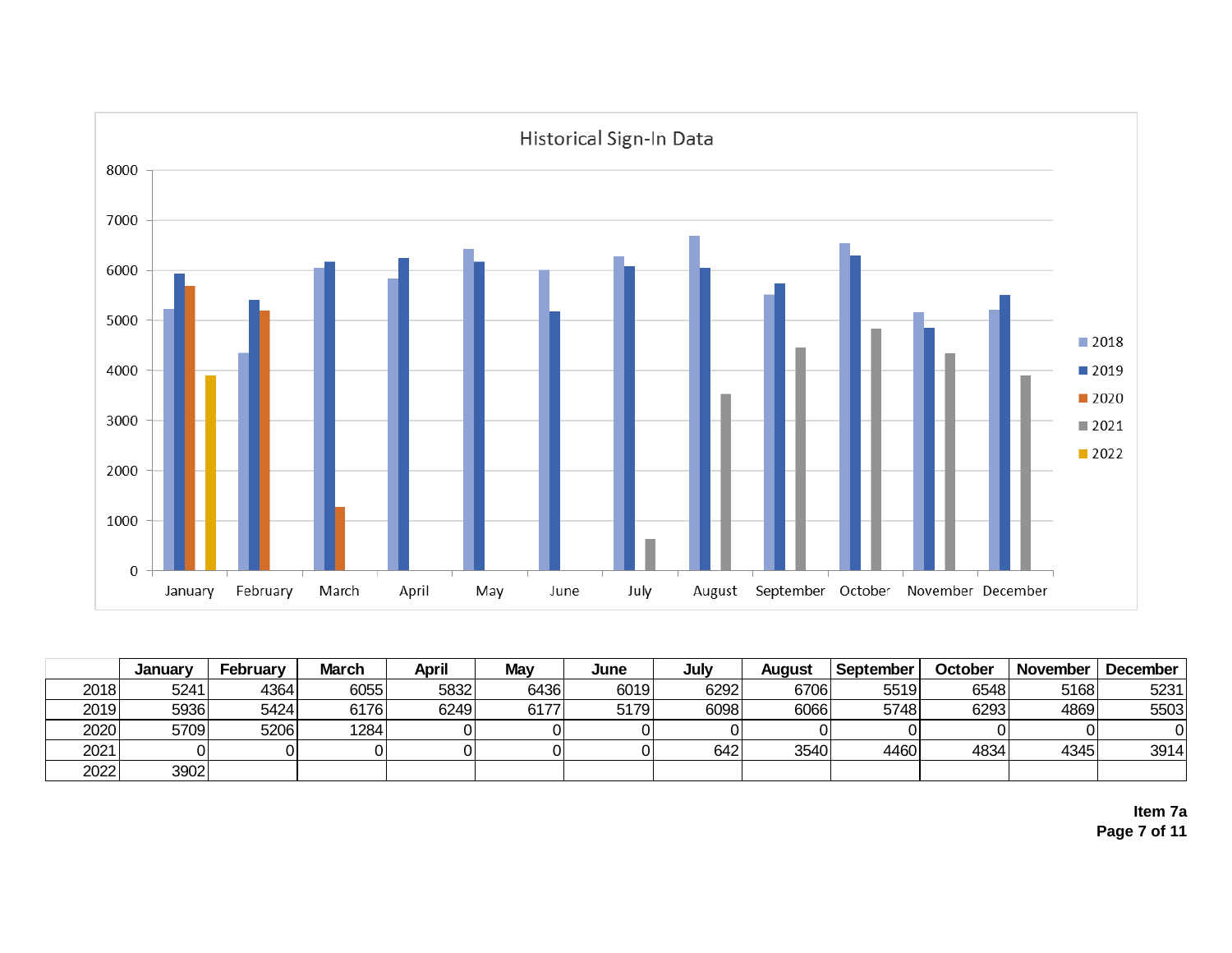

**CITY OF SAN BRUNO**

Community Services Department

**DATE:** February 15, 2022

**TO:** Senior Citizens Advisory Board

**FROM:** Danielle Brewer, Community Services Superintendent

**SUBJECT**: Senior Citizens Advisory Board Members Introduction and Election

#### **BACKGROUND**:

According to the Senior Citizen Advisory Board By-Laws, all adults 50 and over residing in San Bruno will elect Board members to serve on the Senior Advisory Board. The nominations will be taken a minimum of three weeks prior to the election and nominations from the floor at the January Board meeting are permitted. The Center shall hold the election on the 1<sup>st</sup> Wednesday in February and the elected Board Members will start their term at the February Board meeting.

At the meeting in February, the Board shall hold an election to elect a Chair and Vice-Chair each year.

#### **DISCUSSION**:

The Commission will discuss and elect a Chair and Vice-Chair from amongst its members for 2022.

#### **FISCAL IMPACT**:

None.

#### **ATTACHMENTS:**

None.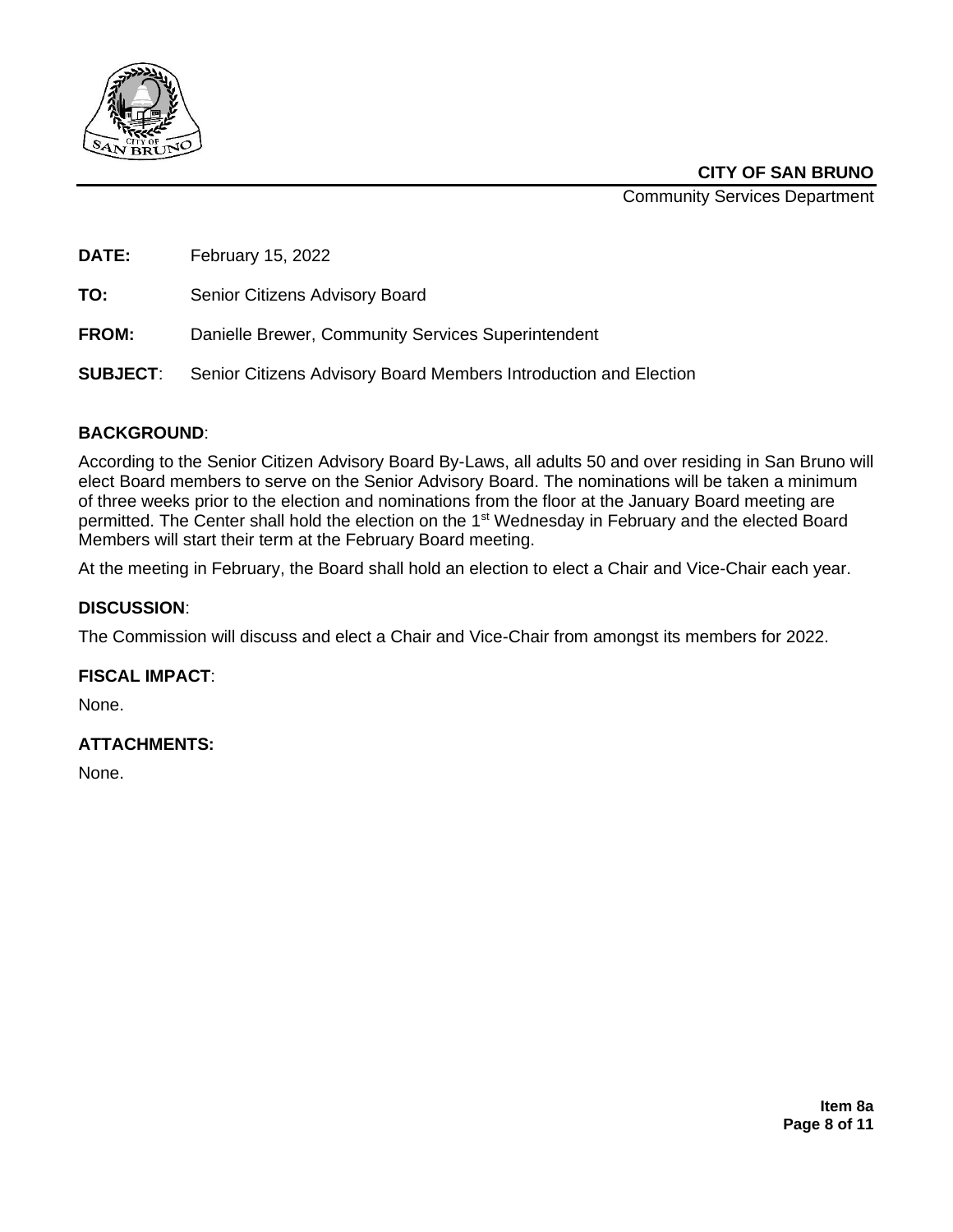

**CITY OF SAN BRUNO**

Community Services Department

**DATE:** February 15, 2022

**TO:** Senior Citizens Advisory Board

**FROM:** Danielle Brewer, Community Services Superintendent

**SUBJECT**: Receive Report on Senior Advisory Board Trust Fund and Bequest Fund Balances

#### **BACKGROUND:**

At the January Senior Advisory Board Meeting, the Board requested an update on the fund balances for the Senor Advisory Board Trust Fund and the Senior Center Bequest Fund.

#### **DISCUSSION:**

#### *Senior Advisory Board Trust Fund*

As of January 31, 2022, the fund balance in the Senior Advisory Board Trust Fund is \$175,771.17. The funding sources for the Trust Fund come from revenues the following programs:

- Locker Rental
- Sports Leagues
- Newsletter Subscription
- Day Trips
- **Special Events**
- Voluntary Membership
- Sunday Dances

| <b>Senior Trust Fund Balance</b>           |                   |
|--------------------------------------------|-------------------|
| July 1, 2020 Beginning Cash Balance        | 167,930.01        |
| Revenues                                   | 4,427.00          |
| Expenditures                               | (1,859.00)        |
| June 30, 2021 Ending Cash Balance          | 170,498.01        |
| Revenues                                   | 16,625.41         |
| Expenditures                               | (11, 352.25)      |
| <b>Ending Cash Balance (as of 1.31.22)</b> | <u>175,771.17</u> |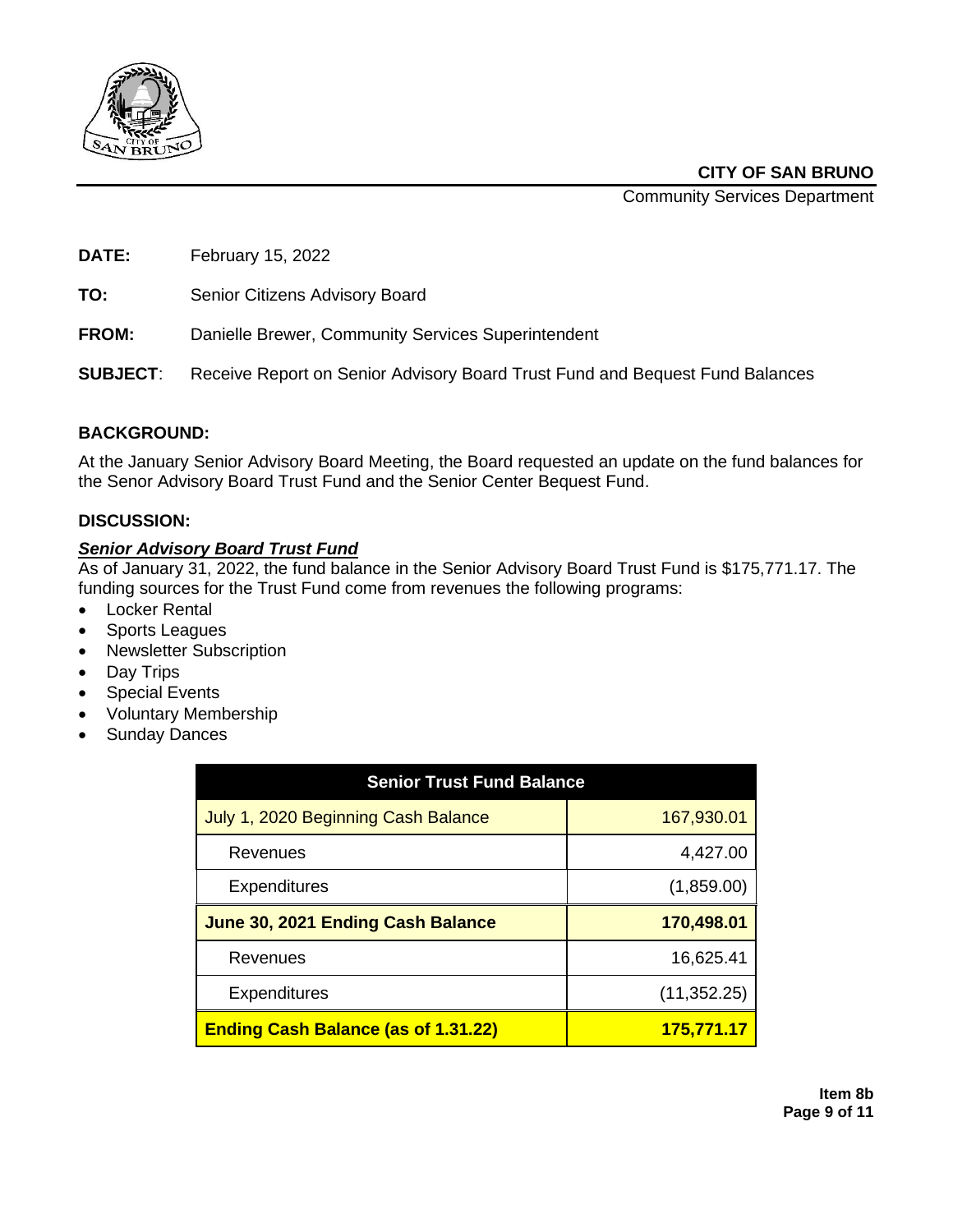#### *Bequest Fund*

The Bequest Fund is funded by donations to the City specifically for the Senior Center. As of February 1, 2022, the fund balance in the Senior Center Bequest Fund is \$805,882.66. The funding sources for this account come from three sources. Please note, these funds have been earmarked for the Parking Lot Project.

| <b>Bequest Fund Balance</b>               |            |
|-------------------------------------------|------------|
| <b>Brian P. Smith Estate</b>              | 777,073.43 |
| Ethlyn I. Ward Estate                     | 23,884.23  |
| <b>Small One Time Bequests</b>            | 4,925.00   |
| <b>Ending Fund Balance (as of 2.1.22)</b> | 805,882.66 |

#### **FISCAL IMPACT**:

Informational Only

#### **ATTACHMENTS:**

• Project Accounting Funding Source Status Report – Bequest Fund